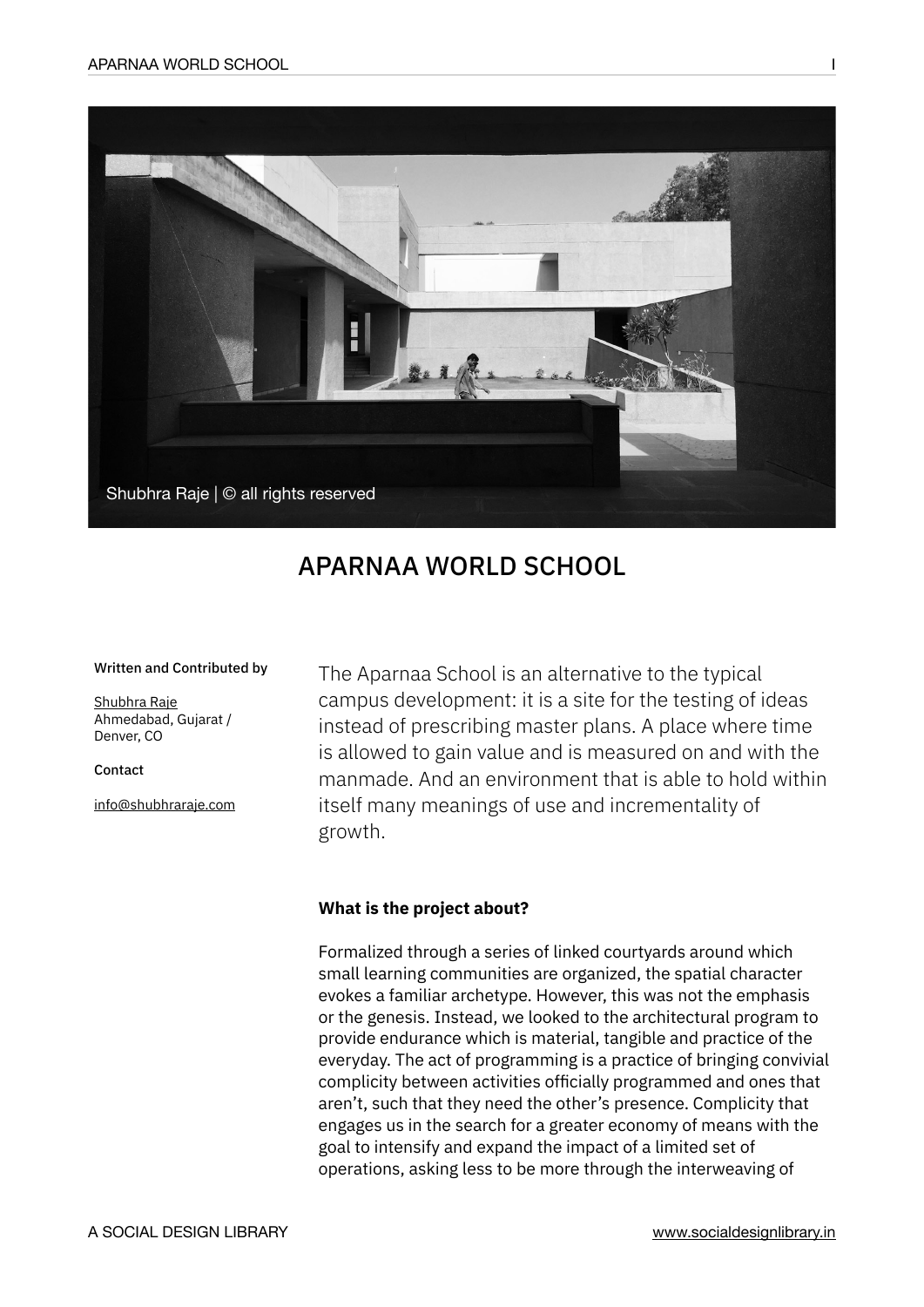functional activity and material conditions. This attitude allows us to be a nomad within the built environment, consciously engaged with and using different conditions of the built form. And this cycle of activity and remembering, played out day after day, reinforces patterns of living that generate and sustain the culture of the place.

Architecturally, the school is much less of a study in spatial terms as it is of conditions between. That is, it is a study of thresholds and the processes that are at play in their shifts and negotiations. In its materiality, the project is an attempt to bring formal aesthetics to the effect of sun, rain and all manners of growth on its surfaces; an architecture less to avoid than to redefine through grace the relentless heat and dust of central India.

## **What is the impact?**

The Aparnaa School continues as a practice and an experiment, the architecture an extension and a record of it. Embracing an economy of means and integrity of the process, it remains under construction, quietly subverting the before/ after paradigm.

#### **Project Funded by**

Aparnaa Foundation

### **Stakeholders Involved**

**Client and Director**: Ajay Poddar

**Education Consultants**: Darshan Mutha (with Aditya EDU) **Architect**: Shubhra Raje, supported during various phases by Andrew Peterson, Erik Drayson, Harsh Desai, Manthan Mevada **Structural Consultants**: Mehul Shah, Akhila Mutha (with Ami Engineers)

**Water & Drainage Consultants**: Arvind Mevada, Vaishali Mevada (with Jaycon Consultants)

**Electrical Consultants**: Antech Engineers

**Landscape Consultants**: Udbhav Architects

**Signage Fabricators**: Maneklal and Bhupendrabhai (Jhanvi Fabricators, Ahmedabad) – steel; Maulik Oza – ceramic **Building Contractors**: coordinated by Ajay Poddar, with local

agencies and labours